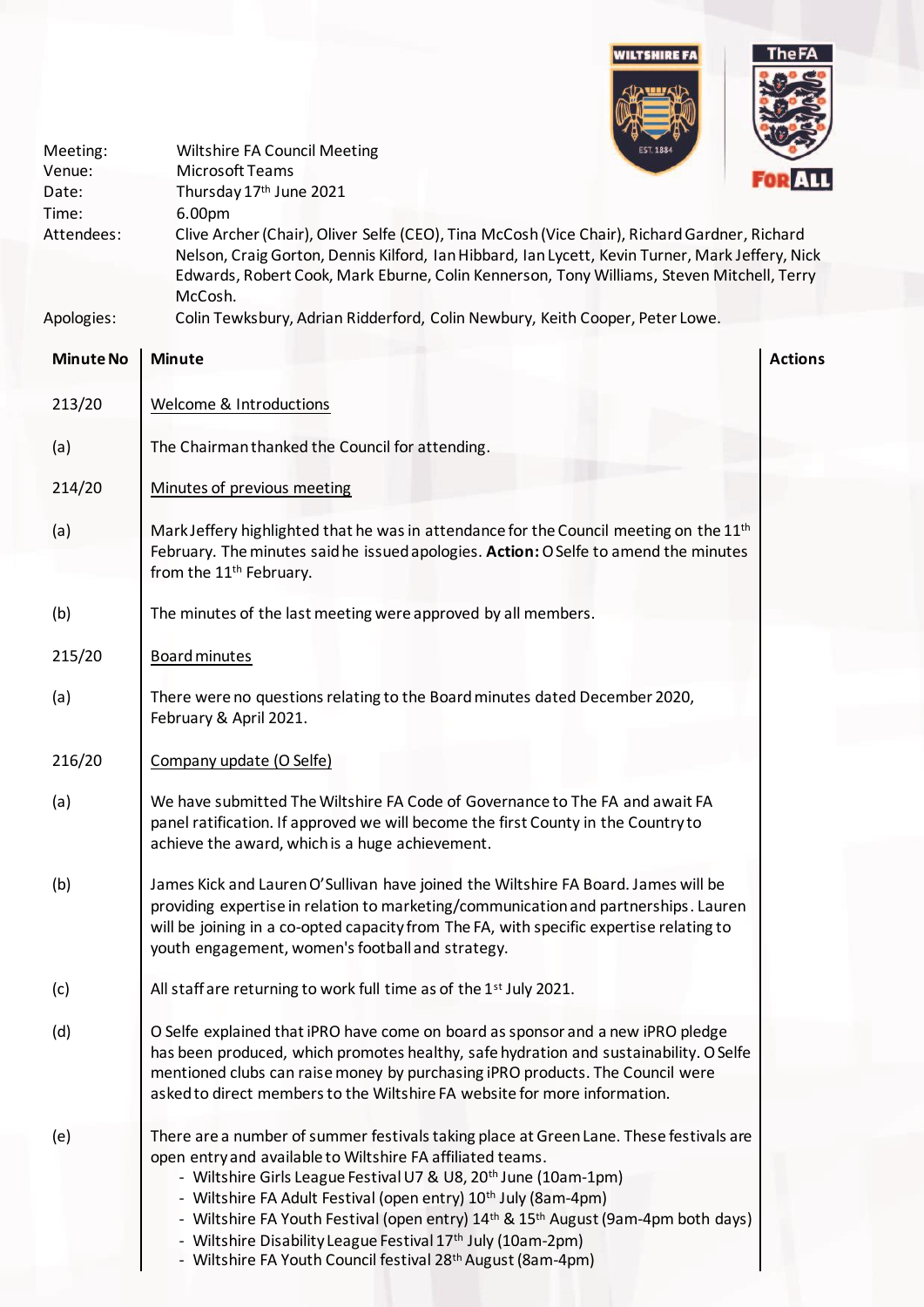



| (f)    | Grass pitch maintenance and flood light work will be starting in the coming weeks at<br>Green Lane.                                                                                                                                                                             |
|--------|---------------------------------------------------------------------------------------------------------------------------------------------------------------------------------------------------------------------------------------------------------------------------------|
| (g)    | We have 123 clubs still to start the affiliation process, which opened on the 5 <sup>th</sup> June.<br>There are 72 clubs in progress with 36 ready for CFA review. 11 affiliation have<br>currently been fully approved.                                                       |
| (h)    | We completed our first referee course since the start of the pandemic last week. 21<br>candidates took part in the course and are all currently doing their five training<br>matches to become a qualified referee.                                                             |
| (i)    | We have completed a referee observers' course with 5 new qualified observers going<br>into the new season.                                                                                                                                                                      |
| (j)    | Adam Nunn, has been promoted to the European Championships. Declan O'Shea has<br>been promoted to Football League.                                                                                                                                                              |
| (k)    | A Youth Council festival is being prepared with the confirmed date of Saturday 28 <sup>th</sup><br>August at Green Lane.                                                                                                                                                        |
| (1)    | The company finances are looking much better than originally forecasted. Revenue<br>has clearly dropped due to all the landscape changes. The proposed loss of £50k is<br>now looking at being cost neutral, perhaps even a small profit.                                       |
| (m)    | We asked Charlton Baker for a quote for accountancy services, with a possible switch<br>from Ross Brooke accountants in the near future.                                                                                                                                        |
| 217/20 | Safeguarding (T McCosh)                                                                                                                                                                                                                                                         |
| (a)    | The safeguarding assessment (no3) was signed off as complete by the independent<br>assessors, following submission of the 11 outstanding virtual safeguarding club visits.                                                                                                      |
| 218/20 | Wiltshire FA Strategy 2021-24 (O Selfe)                                                                                                                                                                                                                                         |
| (a)    | The Wiltshire FA strategy 2021-24 is now complete, following a robust consultation<br>involving, staff, board, council and members. We have submitted the strategy to The<br>FA and will present to an FA project group on the 21 <sup>st</sup> June, before securing sign off. |
| (b)    | O Selfe explained that the strategy will be launched during the AGM on the 1 <sup>st</sup> July.                                                                                                                                                                                |
| (C)    | O Selfe showed the Council a brief look at the strategy, explaining that more<br>information will be shared following The FA Project Group meeting on Monday 21st<br>June.                                                                                                      |
| (d)    | T Williams asked if school football was mentioned in the strategy tactics. O Selfe<br>showed where this area was covered in the plan.                                                                                                                                           |
| (e)    | R Gardiner asked who is going to be on The FA project group panel on Monday 21st<br>June. O Selfe explained the panel consists of Sue Hough, David Simpson, Tim Foster,<br>Andy Taylor, Mark Hardcastle.                                                                        |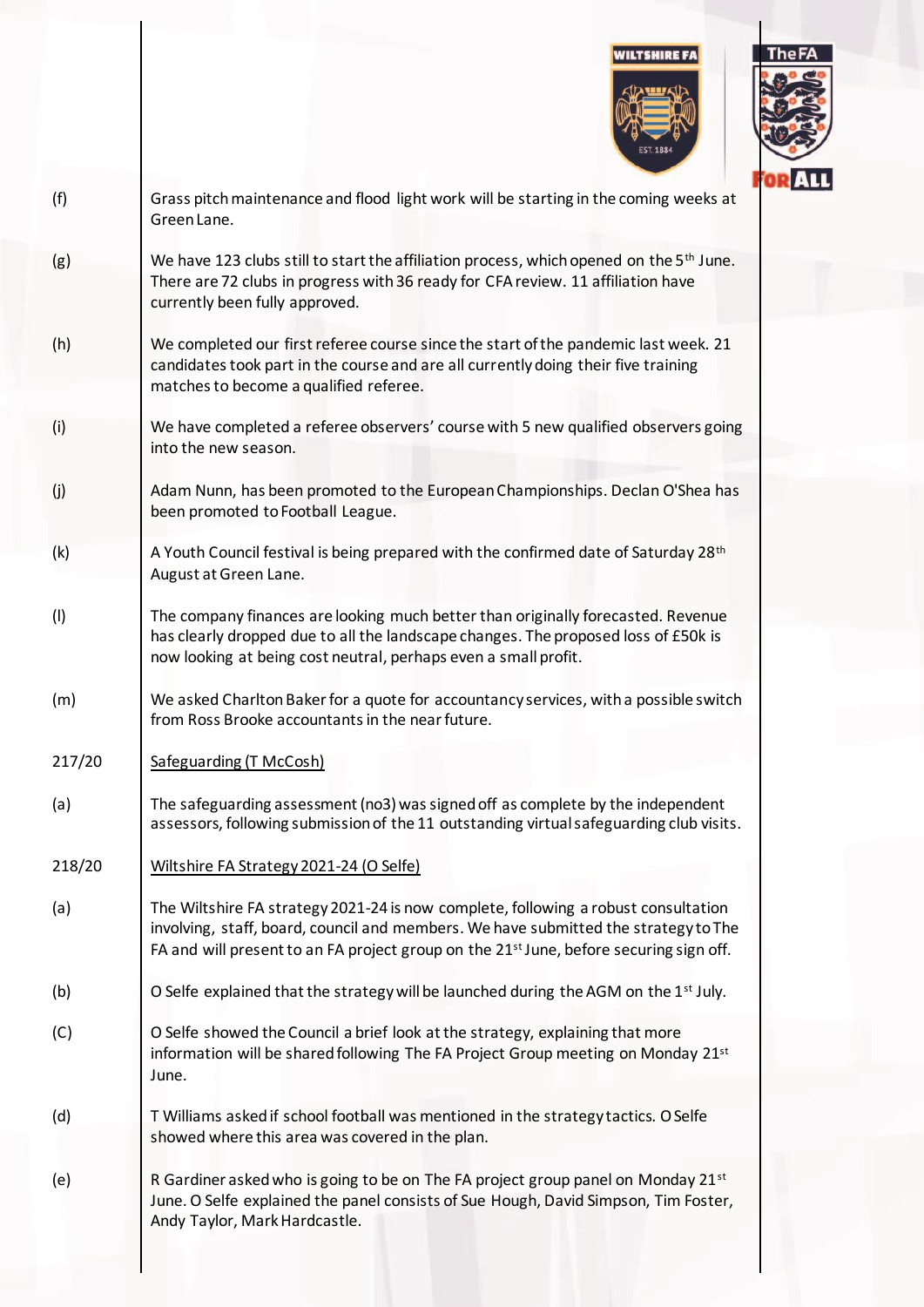



| 219/20 | FA Representative report (R Gardiner)                                                                                                                                                                                                                                                                                                                                                                                                                                                                                                                 |  |
|--------|-------------------------------------------------------------------------------------------------------------------------------------------------------------------------------------------------------------------------------------------------------------------------------------------------------------------------------------------------------------------------------------------------------------------------------------------------------------------------------------------------------------------------------------------------------|--|
| (a)    | This is R Gardiners final meeting as an FA Representative                                                                                                                                                                                                                                                                                                                                                                                                                                                                                             |  |
| (b)    | R Gardiner introduced a bio of the new FA Chair, Debbie Hewitt                                                                                                                                                                                                                                                                                                                                                                                                                                                                                        |  |
| (c)    | The FA did manage to hold the finals for The FA Vase, Trophy, Cup Final and Youth Cup<br>Final. With very reduced spectator attendance.                                                                                                                                                                                                                                                                                                                                                                                                               |  |
| (d)    | The Government have agreed to provide £2.8m of funding for the 2030 World Cup in<br>UK and Ireland.                                                                                                                                                                                                                                                                                                                                                                                                                                                   |  |
| (e)    | There is an opportunity for Wilts FA Youth Council members to join The FA Leadership<br>Academy.                                                                                                                                                                                                                                                                                                                                                                                                                                                      |  |
| (f)    | David Ellery provided an overview at the last Council meeting about the changes with<br>the IFAB changes. Richard Gardiner talked through the handball law changes.                                                                                                                                                                                                                                                                                                                                                                                   |  |
| (g)    | R Gardiner wished to mention the good work of Mark Bullingham to spot the Super<br>League proposal quickly and create a consensus across The FA, Premier League, EFL,<br>which ultimately lead to the demise of the proposed league.                                                                                                                                                                                                                                                                                                                  |  |
| (h)    | R Gardiner provided an overview of The FA strategy and the 7 objectives. There is<br>clearly alignment between The FA strategy and the new Wiltshire FA Strategy.                                                                                                                                                                                                                                                                                                                                                                                     |  |
| (i)    | An overview of the national league restructure was issued and how this will affect the<br>Wiltshire based clubs.                                                                                                                                                                                                                                                                                                                                                                                                                                      |  |
| (j)    | There is now a pilot study in process for 'white van man' coaching companies. The<br>plan is to create a national scheme which verifies coaching and safeguarding<br>compliance for private coaching companies.                                                                                                                                                                                                                                                                                                                                       |  |
| (K)    | C Archer thanked R Gardiner for all his hard work at Wiltshire FA and for serving as<br>The FA Representative.                                                                                                                                                                                                                                                                                                                                                                                                                                        |  |
| (i)    | Interviews for the new FA Representatives were conducted on the 9th June. Terry<br>McCosh was successful and will be taking up the role on the 1 <sup>st</sup> July. Congratulations<br>to Terry on his successful interview and appointment.                                                                                                                                                                                                                                                                                                         |  |
| 220/20 | Equality report (C Archer)                                                                                                                                                                                                                                                                                                                                                                                                                                                                                                                            |  |
| (a)    | C Archer provided an update on progress against the Inclusion Action Plan.                                                                                                                                                                                                                                                                                                                                                                                                                                                                            |  |
| (i)    | Section 1 Leadership & Governance<br>We set up the IAG, which has been a great platform to kick start our inclusion &<br>diversity work.<br>Inclusion is now a standard agenda item on all Wiltshire FA Board meetings and is<br>heavily embedded in the new Wiltshire FA strategy 2021-24.<br>B Solomon has been co-opted from the IAG onto the Wiltshire FA Board<br>Board gender representation has increased from 10% to 20% with Lauren<br>O'Sullivan joining the Board. We are still working towards our target of 33%<br>females on the Board. |  |
|        |                                                                                                                                                                                                                                                                                                                                                                                                                                                                                                                                                       |  |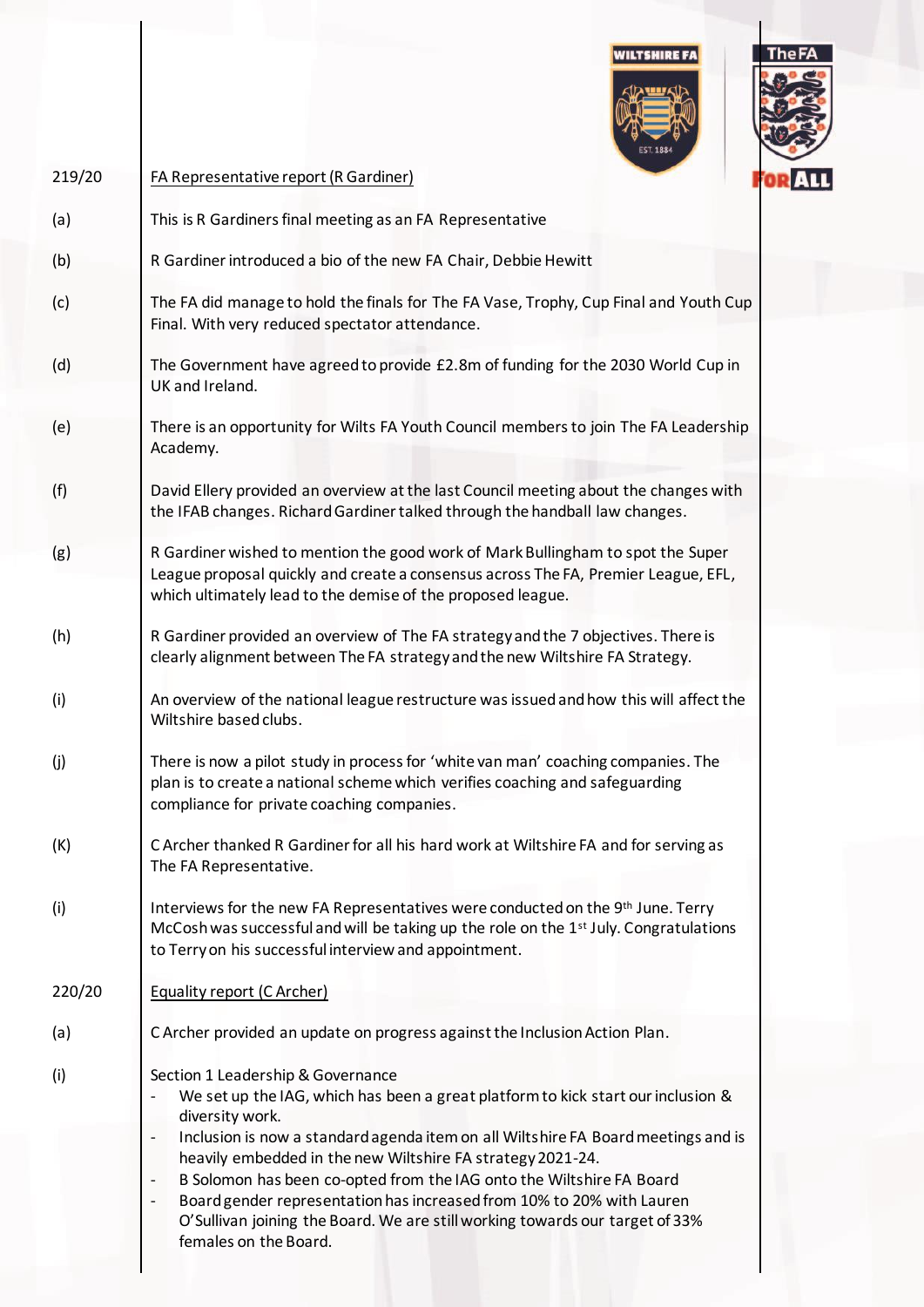



|        | IOR ALL                                                                                                                                                         |
|--------|-----------------------------------------------------------------------------------------------------------------------------------------------------------------|
|        | BAME representation on the Board has increased from 0% to 20% since the start<br>of our Inclusion and Code of Governance work.                                  |
|        | We have also seen a slight reduction in the average age of the Board from 58years<br>$\qquad \qquad \blacksquare$                                               |
|        | to 53years (9%) in the past 18 months.                                                                                                                          |
|        |                                                                                                                                                                 |
| (ii)   | Section 2 Communication & Profile                                                                                                                               |
|        | We have created three new Inclusion categories for the Charlton Baker Awards. 1.<br>Inclusive Award - Peter Beasley, FC Abbeymeads 2. Ability Counts Award Paul |
|        | Surridge, Stratton Juniors 3. Wildcats Centre of the Year - Royal Wootton Bassett                                                                               |
|        | Town F.C. Bazil and Pradeep attended the presentation of the awards, photos                                                                                     |
|        | attached.                                                                                                                                                       |
|        | The new Wiltshire FA Ezine has been launched and a section on diversity and<br>inclusion is embedded within each quarterly addition.                            |
|        |                                                                                                                                                                 |
| (iii)  | Section 3 People                                                                                                                                                |
|        | We conducted diversity monitoring of Board, staff, coaches, referees and players                                                                                |
|        | as part of the Equality Standard for Sport.                                                                                                                     |
|        | All staff have attended mental health first aid training.                                                                                                       |
|        | We are ensuring that health & wellbeing is being regularly discussed amongst staff                                                                              |
|        | as part of 'one to one' sessions and whole team meetings.                                                                                                       |
|        | All IAG members have attended relevant safeguarding training as part of The FA<br>$\overline{\phantom{a}}$<br>Safeguarding Operating Standard compliance.       |
|        |                                                                                                                                                                 |
| (iv)   | Section 4 Partnerships                                                                                                                                          |
|        | We have formed a strategic partnership with Crime stoppers to engage youth and                                                                                  |
|        | adopt the Fearless brand to provide a voice for young people to share concerns                                                                                  |
|        | about discrimination and youth crime. This can be viewed on our website.                                                                                        |
|        |                                                                                                                                                                 |
| (v)    | Section 5 Strategy and Delivery<br>We have agreed to bring a Youth Council member onto the IAG and Wiltshire FA                                                 |
|        | Board. This appointment is currently underway.                                                                                                                  |
|        | We have achieved the Preliminary Level of the Equality Standard for Sport.                                                                                      |
|        |                                                                                                                                                                 |
| 221/20 | AGM (C Archer)                                                                                                                                                  |
|        |                                                                                                                                                                 |
| (a)    | C Archer explained that this year's AGM will need to be moved from in person to a                                                                               |
|        | virtual meeting due to Coivde-19 restrictions being extended by the Government.                                                                                 |
| (b)    | At the AGM we will be requesting submission of Council members for season 2021/22.                                                                              |
|        | The plan is to keep existing members for a further season without the need for                                                                                  |
|        | nomination, due to Coivd-19. This means leagues will only need to notify Wiltshire FA                                                                           |
|        | if there are any changes with the position.                                                                                                                     |
|        |                                                                                                                                                                 |
| (c)    | Members will be confirmed at the first Council meeting which immediately follows the                                                                            |
|        | AGM.                                                                                                                                                            |
| 223/20 | AOB                                                                                                                                                             |
|        |                                                                                                                                                                 |
| (a)    | S Mitchell raised a concern about emergency first aid being an online course. In light                                                                          |
|        | of the Christian Eriksen incident would CPR training not be better delivered in person                                                                          |
|        | via a workshop.                                                                                                                                                 |
|        | Action: O Selfe to follow up with an email to The FA.                                                                                                           |